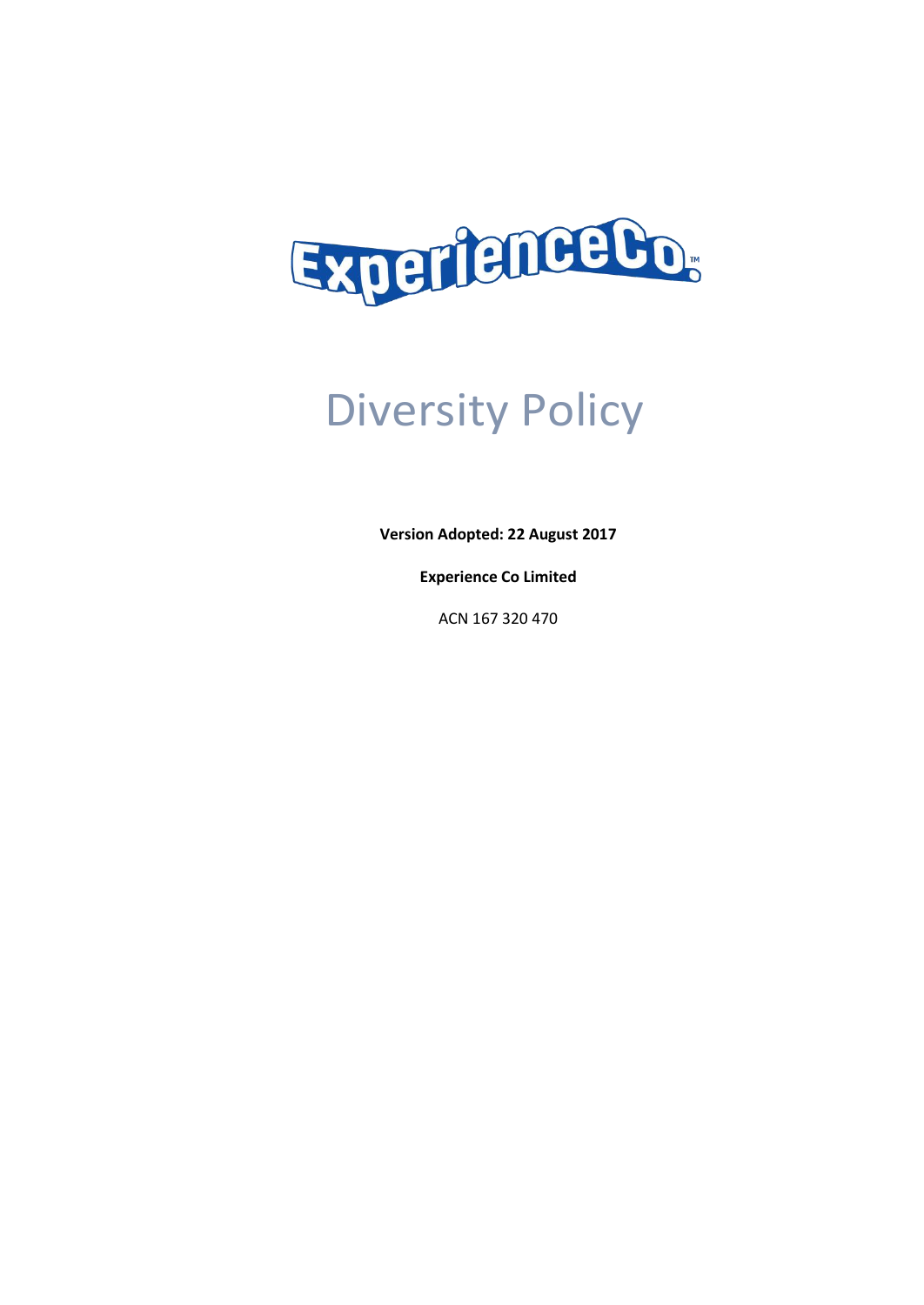# 1. CONTENTS

| $\overline{1}$ . |  |
|------------------|--|
| 2.               |  |
| 3.               |  |
| $\overline{4}$   |  |
| 5.               |  |
| 6.               |  |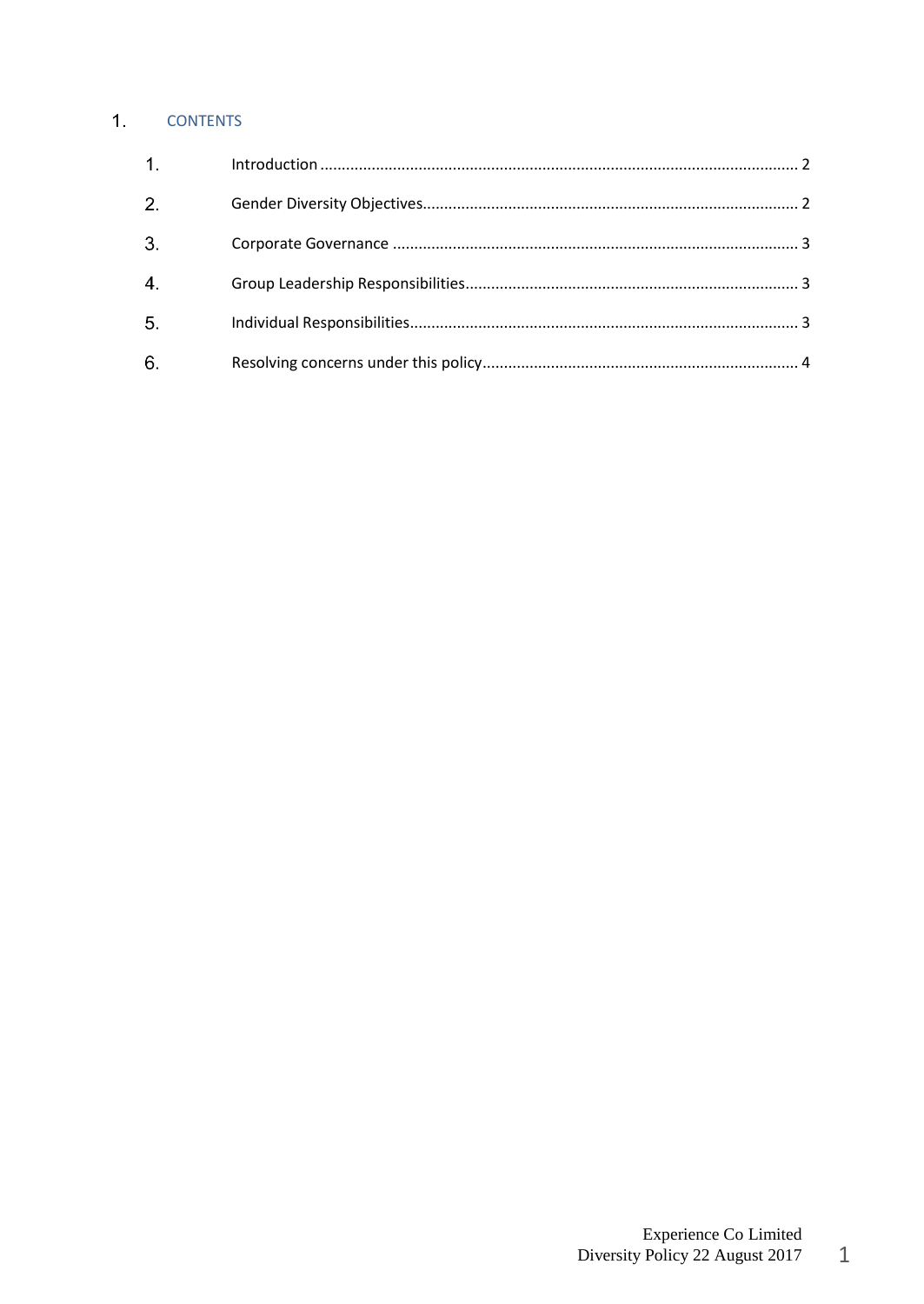## <span id="page-2-0"></span>**INTRODUCTION**

- 1.1 Experience Co Limited and its subsidiaries (**Group** or **Company**) embrace a strong belief in the advantages of a diverse and inclusive workplace in which individuals of varied backgrounds and perspectives are welcomed, encouraged and given the opportunity to contribute to their fullpotential.
- 1.2 Our employees are valued for their distinctive experiences and the strength of their contribution. By diversity, we mean the prevalence of differences in our workplace, including women and men from different countries, cultures, ethnicities, generations and all the other unique differences in our backgrounds that make each of us who we are.
- 1.3 We believe that diversity maximises opportunities to achieve our business goalsby:
	- (a) attracting, retaining, and developing the very besttalent;
	- (b) increasing employee engagement and productivity;
	- (c) delivering to the customer, together as one team;
	- (d) seizing opportunities for creative problem-solving andinnovation;
	- (e) eliminating the unproductive business costs associated with unlawful discrimination; and
	- (f) growing our business through our informed understanding of the markets in which we operate.
- 1.4 Our commitment to diversity forms part of a merit-based organisational culture dedicated to the appointment of the best qualified employees, consultants, management and Board. Our commitment applies in all phases of employee engagement including recruitment, selection, development, promotion, rewards and remuneration. In particular, we seek to recruit from a rich, diverse pool of qualified candidates at all levels.
- 1.5 We seek to create a work environment where people are free to achieve their best, without encountering prejudice regarding their gender, ethnicity, age, disability, religion, sexual orientation or cultural differences. The Group will not tolerate any form of unlawful discrimination, harassment or victimisation of an employee who raises concerns or provides information about such conduct.
- 1.6 We acknowledge the need for our people to combine and balance their career and family obligations, and recognise the importance of caring for family members. The Group will explore innovative and flexible work options to enable our people to balance family and work, and, in particular, to support the care of children.

# <span id="page-2-1"></span>**GENDER DIVERSITY OBJECTIVES**

Since the Group employs more than 100 employees, it reports annually under the Workplace Gender Equality Act to the Workplace Gender Equality Agency (WGEA) and its reports may be found on the Agency's website at [www.wgea.gov.au.](http://www.wgea.gov.au/)

Its Gender Equality Indicators and their achievement are set out in its reports.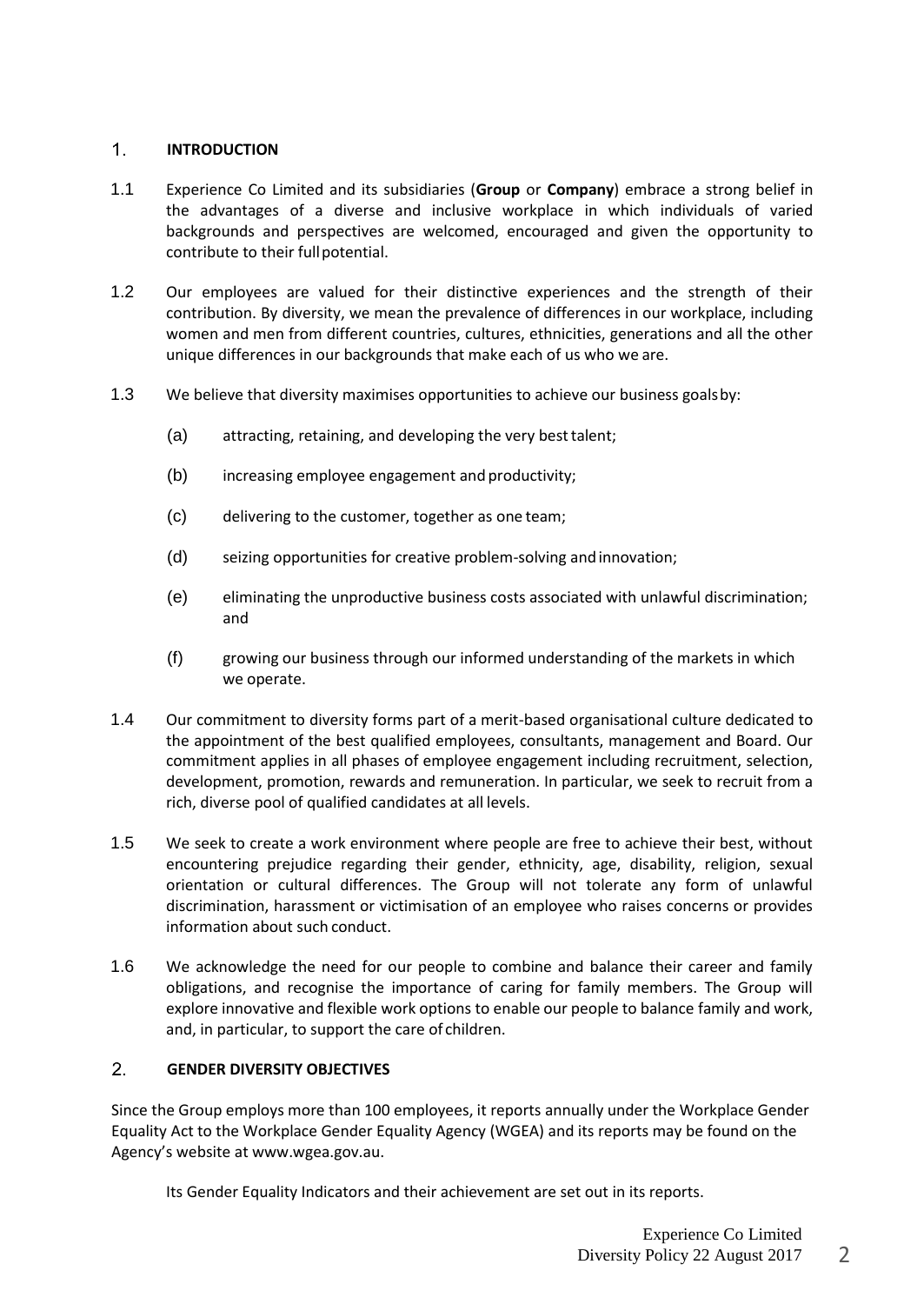#### <span id="page-3-0"></span>**CORPORATE GOVERNANCE**

- 3.1 In accordance with the Board Charter, the Board will oversee strategies to address board diversity, including succession planning to maintain an appropriate mix of skills, experience, expertise and diversity on the board.
- 3.2 When reviewing its performance, the Board will give consideration to its gender diversity objectives. The corporate governance statement contained in the Group Annual Report will include a statement regarding the mix of skills and diversity that the Board is looking to achieve in its membership.
- 3.3 The Board will:
	- (a) regularly review the proportion of women at all levels of the company;
	- (b) oversee the Group diversity policy, including the setting and achievement of annual measurable objectives for achieving gender diversity; and
	- (c) regularly report on these outcomes.
- 3.4 In its annual reports to the WGEA, the Group discloses the proportion of women employees in the whole organisation, women in senior executive positions and women on the Board.

#### <span id="page-3-1"></span>**THE GROUP LEADERSHIP RESPONSIBILITIES**

- 4.1 The Group expects that its managers will embrace the challenge of achieving positive diversity outcomes as a significant opportunity for our business. Managerswill:
	- (a) demonstrate a commitment to diversity that is visible and unambiguously aligned with the diversity policy and its related objectives;
	- (b) support our people to balance their career and home-life, and to promote work flexibility consistent with business success;
	- (c) foster individual career development in accordance with the Company's diversity objectives, and make decisions on selection and promotion on the basis ofmerit;
	- (d) diligently work to create an environment where people demonstrate respect for others and which isfree from unlawful discrimination, harassment and bullying; and
	- (e) support individuals to quickly and respectfully resolve concerns or complaints that arise in the context of the Group diversity commitments.

#### <span id="page-3-2"></span>**INDIVIDUAL RESPONSIBILITIES**

- 5.1 In addition to the responsibilities exercised by managers, the Group expects each individual will:
	- (a) demonstrate consideration for the cultural and social differences of the people with whom they work;
	- (b) communicate with others courteously andrespectfully;